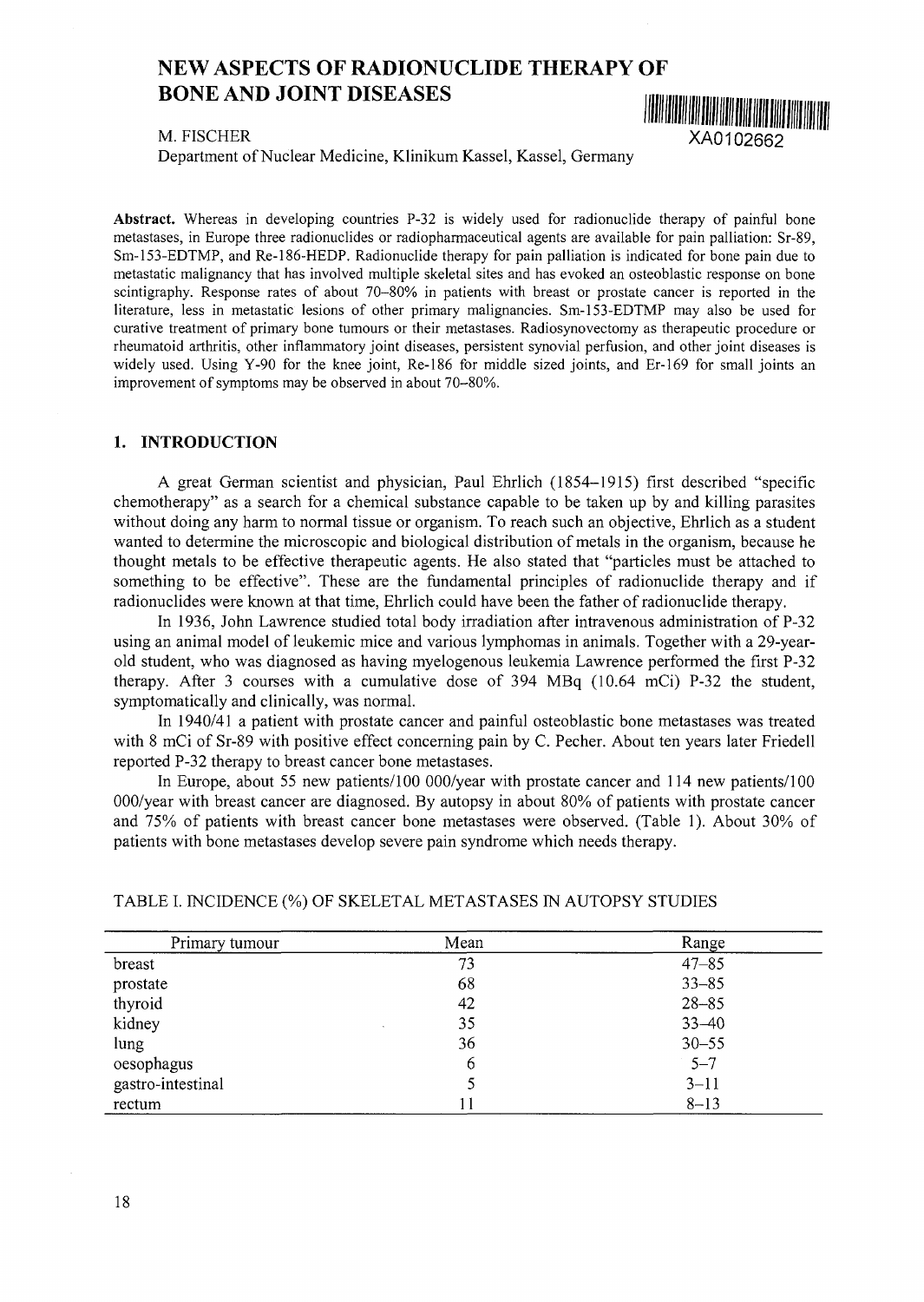# 2. RESULTS

# **2.1. Radionuclide therapy for pain palliation**

For radionuclide therapy for pain palliation because of bone metastases in Europe 3 radionuclides are available: Sr-98, Sm-153, and 186-Re [1-8, see also Table II] Whereas Sr-89 exchange with calcium component of hydroxyapatite, the more recently available radiolabelled bisphosphonates (Sm-153-EDTMP and Re-186-HEDP) localize in bone by bridging the hydroxyapatite. The amount of uptake depends on metabolic activity of normal bone and tumour tissue. In Europe, P-32 no longer is used extensively for bone pain palliation because of possible myelotoxicity. Most of these patients underwent high-dose chemotherapy causing myelotoxicity prior to pain palliation therapy with radionuclides.

| Radionuclide           | Pharmaceutical | Half life(days) | Maximum ß<br>energy MeV | Mean $\beta$<br>energy MeV | Maximum range<br>in tissue (mm) | $\gamma$ Photon<br>$keV$ $(\%)$ |
|------------------------|----------------|-----------------|-------------------------|----------------------------|---------------------------------|---------------------------------|
| $Sr-89$                | chloride       | 50.5            | 1.46                    | 0.583                      | 6.7                             | $- -$                           |
| $Sm-153$               | <b>EDTMP</b>   | 1.95            | 0.8                     | 0.224                      | 3.4                             | 103(28)                         |
| Re-186                 | <b>HEDP</b>    | 3.8             | 1.07                    | 0.349                      | 4.7                             | 137(9)                          |
| $P-32$                 | orthophosphate | 14.28           | 1.71                    | 0.695                      | 7.9                             | $-$                             |
| $Sn-117m$              | <b>DTPA</b>    | 13.6            | conversion              | 0.129                      | 0.3                             | 159                             |
| (in a phase III trial) |                |                 | electrons               | 0.153                      |                                 |                                 |

## TABLE II. PHYSICAL CHARACTERISTICS

Prior to the administration of the radiopharmaceutical agents increased osteoblastic activity in the metastases should be documented by bone scintigraphy.

#### *Indications*

Strontium-89-chloride, Sm-153 EDTMP and Re-186 HEDP (and the other unsealed beta-or conversion electron-emitting radiopharmaceuticals under development or available commercially, i.e. P-32-orthophosphate, 117m-Tn-DTPA, Re-188-bisphosphonate) are indicated for the treatment of bone pain due to a metastatic malignancy that has involved multiple skeletal sites and has evoked an osteoblastic response on bone scintigraphy.

## *Contraindications*

*Absolute*

• pregnancy, continuing breast feeding.

*Relative*

- myelosuppression
- chronic renal failure or deterioration of renal function (urea >12mmol/l; creatinine >150mmol/l
- urinary incontinence
- acute or chronic spinal cord compression and/or metastases at the base of the skull

Where there is danger of either spinal cord compression from vertebral metastases or pathologic fracture in the extremities, radionuclide therapy for pain palliation should only be used in conjunction with other forms of management directed at these complications.

Simultaneous administration of cytotoxic agents, external wide field radiotherapy and radionuclides may cause significant myelosuppression.

In general, patients should not have received long-acting myelosuppressive chemotherapy for 6- 8 weeks prior to administration of Sr-89 and for 6-12 weeks after Sr-89 administration because of the potential for severe leukopenia or thrombocytopenia. Caution should be used if Sr-89 is used in conjunction with myelosuppressive chemotherapy. In patients to be treated with Sm-153 or Re-186 the intervals could be shorter, depending on blood cell counts.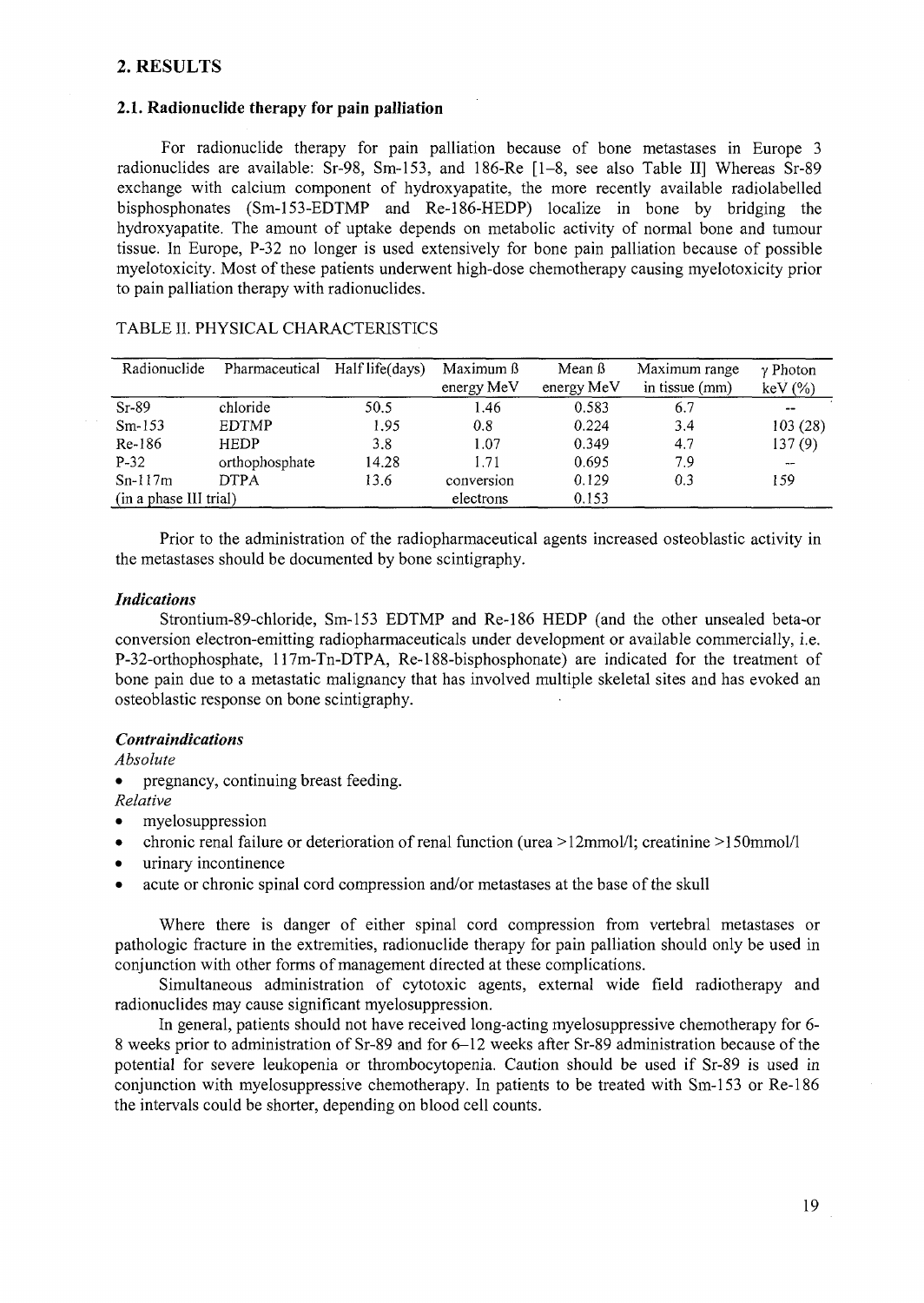The patient should not have received external beam hemibody radiation within 2-3 months prior to administration of Sr-89, Sm-153 or Re-186 to reduce the probability of combined myelotoxicity from the external and internal radiation sources during this period.

Complete blood cell counts should usually be obtained within 7 days prior to administration of Sr-89, Sm-153 or 186-Re. The patient's platelet count should probably exceed 60,000 and preferably 100,000/mL; the leukocyte count should probably exceed  $2,400 - 3,000$  and preferably  $5,000$ /mL; and the absolute granulocyte count should exceed 2,000/mL to receive Sr-89, Sm-153 or Re-186. Results below these blood cell levels are not absolute contraindications to treatment but raise the chance of infection or bleeding. Haematological toxicity should be monitored at 3-6 weekly intervals for up to 3 months post Sr-89 therapy and at  $1-2$  weekly intervals up to  $6-8$  weeks post Sm-153 or Re-186 therapy.

Other contraindications are renal failure, changing pharmacokinetics of the tracers, and active disseminated intravascular coagulation.

The usual administered activity of Sr-89 ranges from 1.5-2.2 MBq/kg (150 MBq in a single dose vial) (40–60  $\mu$ Ci/kg), of Sm-153-EDTMP 37 MBq/kg body weight and of Re-186-HEDP 1295 MBq. Radionuclides should be administered by slow intravenous injection via a peripheral vein using a butterfly cannula or an intravenous catheter. The cannula or catheter should be flushed thoroughly with normal saline (0.9% NaCl) post injection.

The mean absorbed dose by bone metastases is about 23cGy/MBq (range 6-61cGy) after Sr-89 administration, 1000-14000 cGy for a therapeutic dose of 1295 MBq Re-186-HEDP and 86,5Gy for a therapeutic dose of 2590 MBqSm-153-EDTMP.

The therapeutic procedure may be repeated 12 or more weeks, using Sr-89, 4-6 weeks using Sm-153 or Re-186 after the first injection if blood cell counts are at the suggested levels. The response rate after the first treatment is about 70-80%, after the second treatment about 50%. Only few patients may become really pain-free, but most patients treated with radionuclide therapy may reduce medication especially opioids.

Independent from the radionuclide used for pain palliation the onset of pain relief is more rapidly after Sm-153 or Re-186 administration than after Sr-89, but the mean duration of response after Sr-89 is longer (6 months vs. 3 months). That is why some centres prefer a "cocktail" treatment to optimize the effect of pain palliation without increasing the risk of primary adverse effects.

In animal experiments Sm-153 was used for curative treatment of primary bone tumours. Clinical dose escalation trials are running in some centres in the US and Europe treating metastases of primary bone tumours. Preliminary results are quite promising.

#### **2.2. Radiosynovectomy**

Radiosynovectomy is a well accepted therapeutic procedure in inflammatory joint diseases [9,10]. There are several radionuclides available for this treatment (see Tables III and IV).

| Nuclide                  | Y-90             | Re-186           | $Er-169$         |
|--------------------------|------------------|------------------|------------------|
| phys. half-life          | 64 h             | 90.6 h           | 9.4 d            |
| mean range (soft tissue) | $3.6 \text{ mm}$ | 1.2 mm           | $0.3 \text{ mm}$ |
| max. range               | $1.0 \text{ mm}$ | $3.6 \text{ mm}$ | $0.7$ mm         |

#### TABLE III. PHYSICAL CHARACTERISTICS:

## *Indications*

- Rheumatoid arthritis
- other inflammatory joint diseases (except bacterial, tuberculous)
- persistent synovial effusion (knee prosthesis)
- pigmented villonodular synovitis
- haemophilic joint disease
- chronic pyrophosphate arthropathy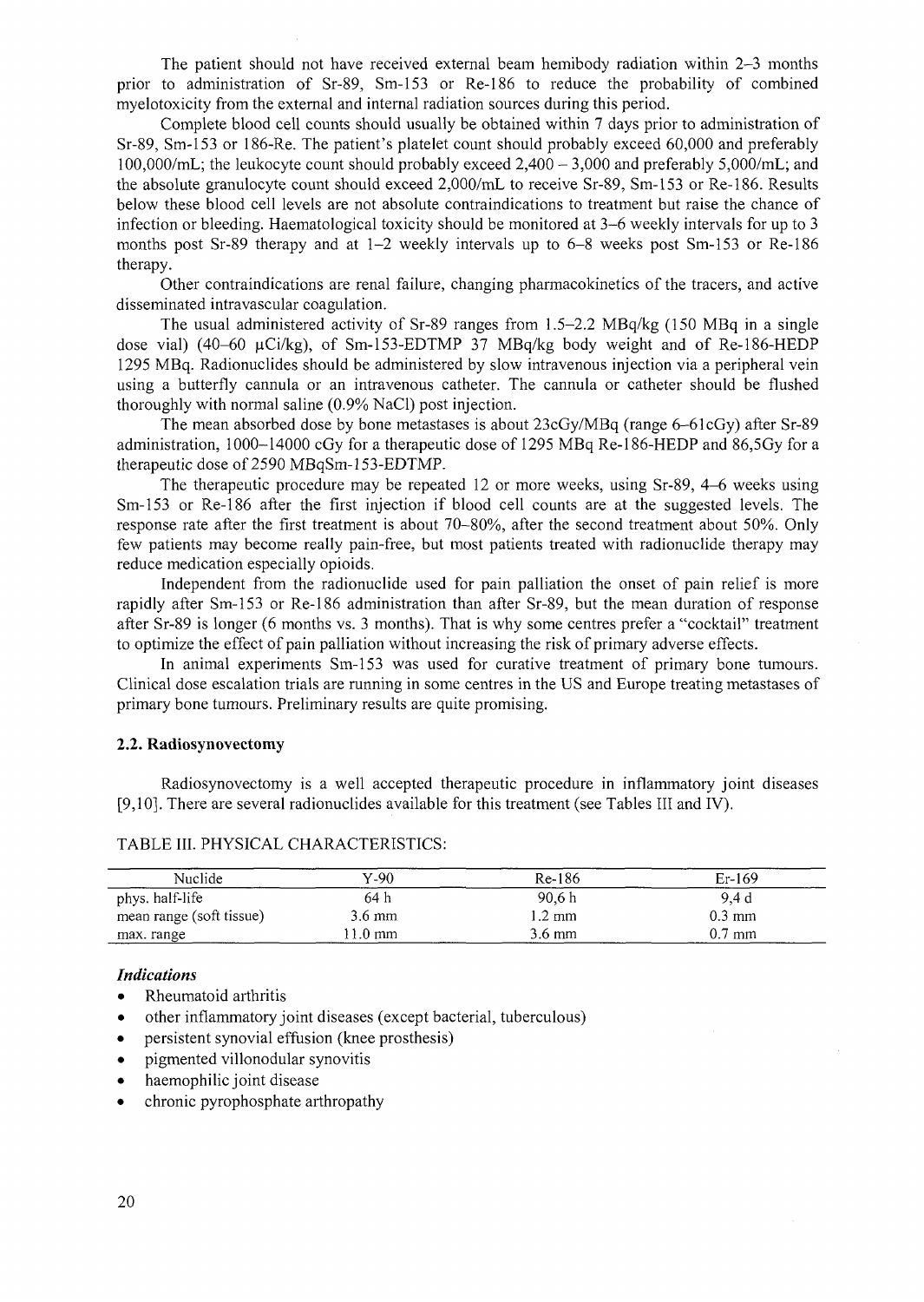*Relative indications*

- persistent effusion after knee prosthesis
- Baker's cyst
- activated arthropathy
- polyarthrosis of finger and toe joints

## *Contraindications*

*Absolute*

*•* pregnancy and continuing breast feeding

*Relative*

in children and young patients  $(< 45$  years) the radionuclide should be administered only if it has been estimated that the benefits to be gained outweigh the potential hazards.

Before radionuclide administration for radiosynovectomy a three-(two-)phase scintigraphy and/or scintigraphy with <sup>99m</sup>Tc-HIG is recommended to study the degree of inflammation in the joint to be treated. By ultrasound or MRI the joint space, structure of the synovia and amount of effusion should be evaluated to ensure that homogeneous distribution of the tracer is possible.

The puncture of the joint has to follow precautions for asepsis. The needle should be flushed with 0.9% NaCl before being withdrawn. Simultaneous administration of corticosteroids may improve the results of radiosynovectomy of large or middle size joints. For the puncture of middle and smaller joints X-ray control is mandatory.

A particle size of the colloids used for radiosynovectomy of 2-10 nm is essential to avoid leakage from the joint.

| Joint                 | Nuclide (MBq) |        |           |  |
|-----------------------|---------------|--------|-----------|--|
|                       | Y-90          | Re-186 | Er-169    |  |
| Knee                  | 185-222       |        |           |  |
| Hip                   |               | 150    |           |  |
| Shoulder              |               | 110    |           |  |
| Elbow, ankle, wrist   |               | 75     |           |  |
| Metacarpo-phalangeal  |               |        | $20 - 40$ |  |
| Metatarso-phalangeal  |               |        | $30 - 40$ |  |
| prox. Interphalangeal |               |        | $10 - 20$ |  |

## TABLE IV. ACTIVITY, RECOMMENDED FOR THE JOINTS TO BE TREATED

The volume administered to middle size joints should not exceed 1-3 mL, to small joints 1 mL, depending on the joint space.

After nuclide administration the treated joint has to be immobilized for at least 48 hours.

The results of treatment depend on the stage of the disease and bone destruction. The overall results in joints without severe destruction show an improvement in about 70-80%. Nearly same results were published for surgical synovectomy. First preliminary results of treatment with systemically administered Sm-153-EDTMP in patients suffering from rheumatoid arthritis are promising.

#### **REFERENCES**

- [1] LEWINGTON, V.J. Cancer therapy using bone seeking isotopes. Phys Med Biol 41 (1996) 2027-2042.
- [2] McEWAN, A.J.B. Unsealed source therapy of painful bone metastases: an update. Semin. Nucl. Med. 2 (1997) 165-182.
- [3] PALMEDO, H., BENDER, H., SCHOMBURG, A. et al. Schmerztherapie mit Rhenium-186 HEDP bei multiplen Knochenmetastasen. Nucl. Med. 35 (1996) 63-67.
- [4] PAULUS, P. 186-Re-HEDP in routine use: correlation between dose rate measurements and clinical efficacy. The Update 1 (1996) 17-20.